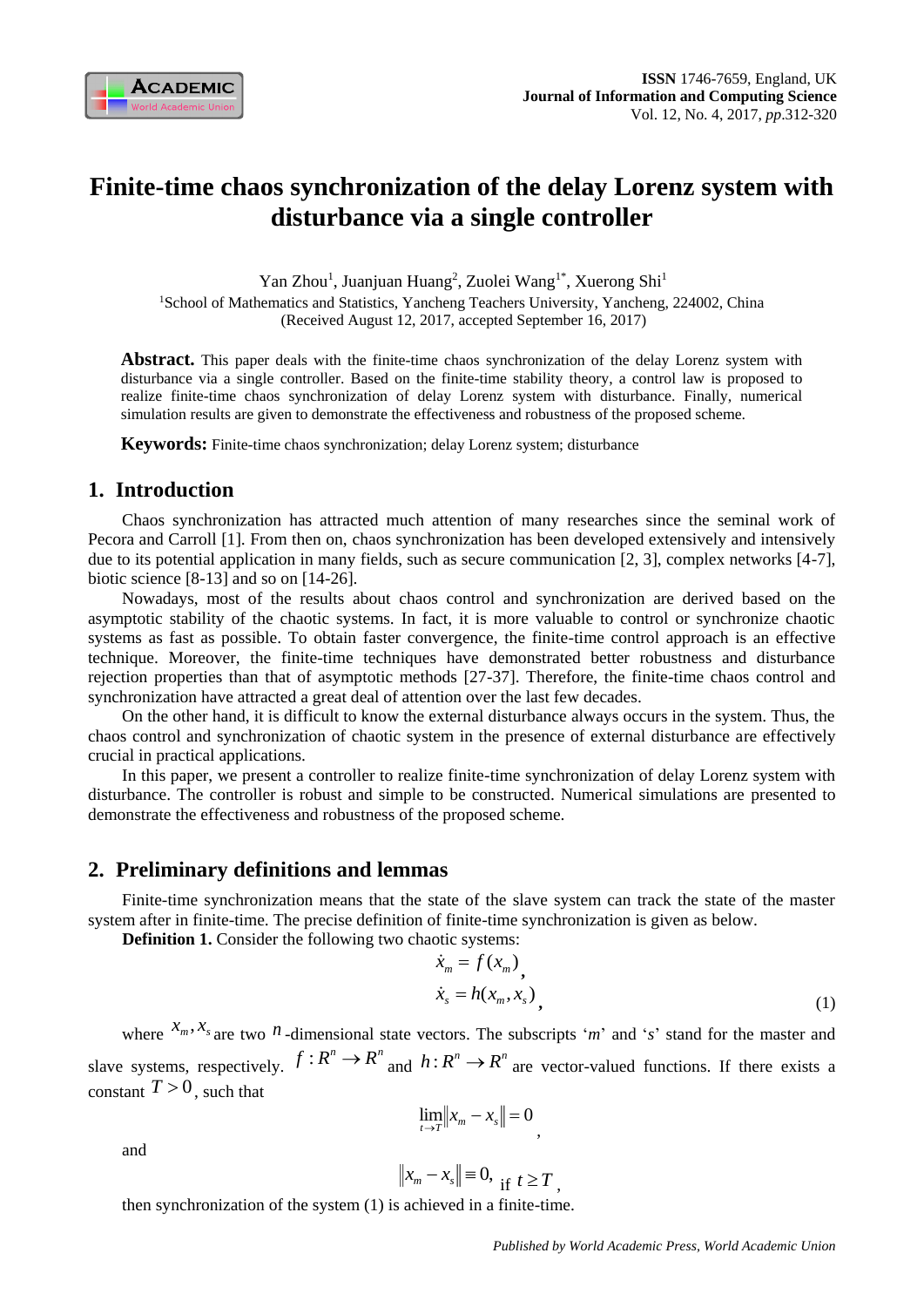**Lemma 1** [32]. Assume that a continuous, positive-definite function  $V(t)$  satisfies differential inequality

$$
\dot{V}(t) \le -cV^{\eta}(t), \ \forall t \ge t_0, V(t_0) \ge 0
$$
\n<sup>(2)</sup>

where  $c > 0$ ,  $0 < \eta < 1$  are constants, then, for any given  $t_0$ ,  $V(t)$  satisfies inequality  $V^{1-\eta}(t) \leq V^{1-\eta}(t_0) - c(1-\eta)(t-t_0), t_0 \leq t \leq t_1$ <sub>1</sub> (3)

and

$$
V(t) \equiv 0, \forall t \ge t_1,
$$
\n<sup>(4)</sup>

with  $t_1$  given by

$$
t_1 = t_0 + \frac{V^{1-\eta}(t_0)}{c(1-\eta)}\tag{5}
$$

**Proof.** Consider differential equation

$$
\dot{X}(t) = -cX^{\eta}(t), \, X(t_0) = V(t_0), \tag{6}
$$

although differential equation (6) does not satisfy the global Lipschitz condition, the unique solution of Eq.(6) can be found as

$$
X^{1-\eta}(t) = X^{1-\eta}(t_0) - c(1-\eta)(t-t_0)
$$
\n<sup>(7)</sup>

Therefore, from the comparison Lemma, one obtains

$$
V^{1-\eta}(t) \le V^{1-\eta}(t_0) - c(1-\eta)(t-t_0), \ t_0 \le t \le t_1
$$
\n<sup>(8)</sup>

.

and

$$
V(t) \equiv 0, \forall t \ge t_1
$$

with  $t_1$  given in (5).

**Lemma 2** [34]. If 2  $2\frac{2}{\sqrt{3}}$ 3  $\alpha$  > ( $\zeta$ )<sup>3</sup>, it can be gotten that

$$
(\alpha |x_1| + \frac{1}{2}x_2^2)^{\frac{3}{2}} + x_1 x_2 \ge 0,
$$
\n(9)

where  $x_1$  and  $x_2$  are any real numbers.

**Corollary 1** [34]. If 2  $2\frac{2}{\sqrt{3}}$ 3  $\alpha > (1)^3$ , it can be obtained that

$$
|x_1 x_2| \leq (\alpha |x_1| + \frac{1}{2} x_2^{2})^{\frac{3}{2}}, \tag{10}
$$

where  $x_1$  and  $x_2$  are any real numbers.

# **3. Main results**

A chaotic system is extremely sensitive to disturbance. In actual situation, the system is disturbed and cannot be exactly predicted. These uncertainties will destroy the synchronization and even break it. Therefore, it is important and necessary to study the synchronization of systems with disturbance. In this section, the dynamic behaviors of the delay Lorenz system is to be explored and the finite-time synchronization of the delay Lorenz systems will be discussed.

#### **3.1 Dynamics of delay Lorenz system with disturbance**

Delay Lorenz system with disturbance is considered as

$$
\dot{x}_1 = a(x_2 - x_1) \n\dot{x}_2 = cx_1 - x_2 - x_1x_3 + Ax_2 \sin(\omega t) \n\dot{x}_3 = x_1x_2 - bx_3(t - \tau) \n(11)
$$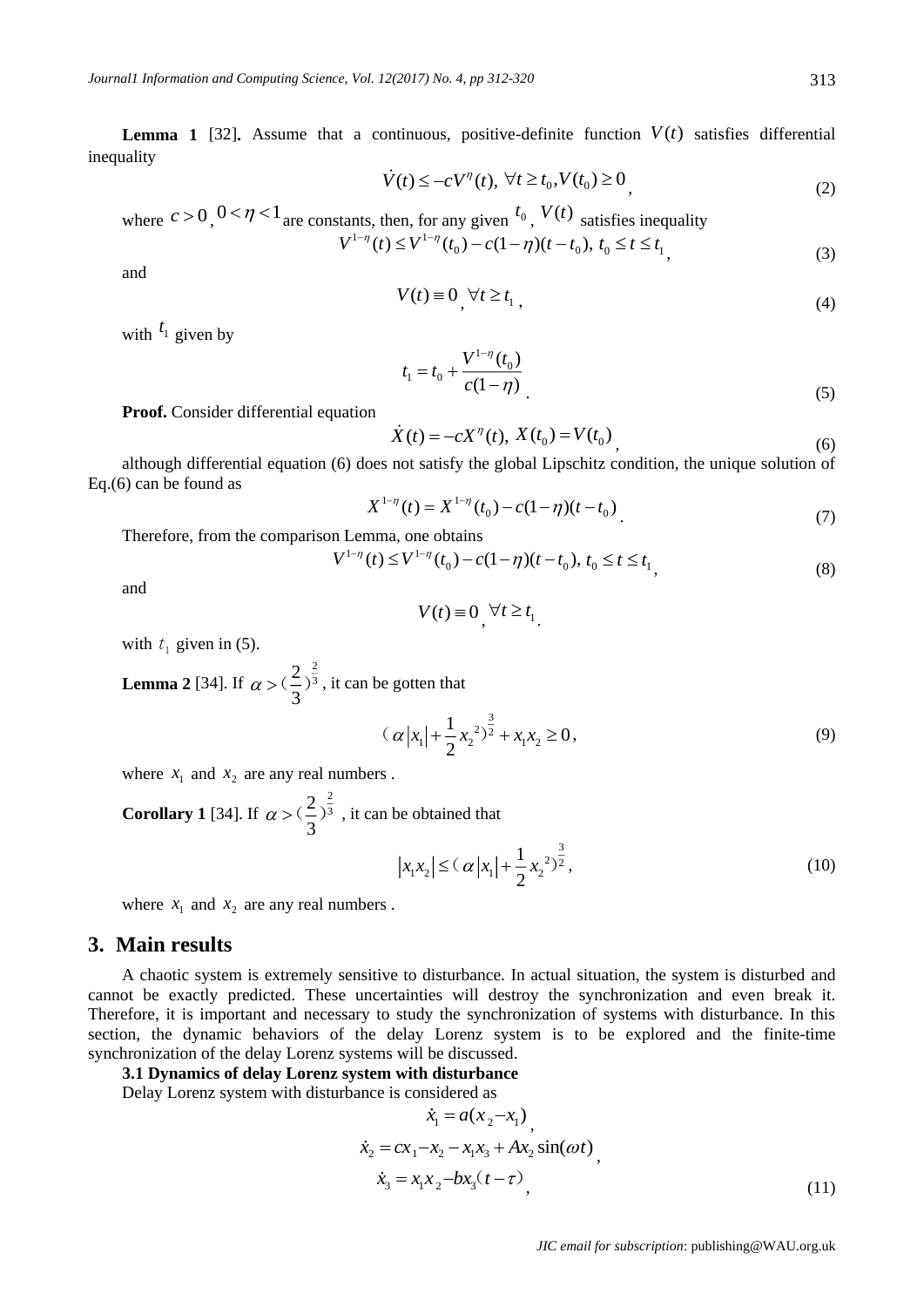where  $a, b, c, \tau, A, \omega$  are real positive constants. In this section, initial conditions of system (11) is chosen as  $(-0.12, -0.4, -0.7)$  and the parameters of the system are selected as  $a = 10$ ,  $b = 3$ ,  $c = 28$ ,  $A = 0.001$ ,  $\omega = 0.01$ . Figs.1-4 depict the dynamics of system (11) for different values of  $\tau$ . Fig.1 and Fig.3 indicate that the delay Lorenz system with disturbance is chaotic for certain values of  $\tau$ . Fig.2 shows that the system has periodic-1 solution for  $\tau = 0.24$ . Fig.4 reflects that the system has periodic-2 solution for  $\tau = 0.37$ .



Fig.1. The phase portrait and time series of variables in system (11) for  $\tau = 0.0019$ , (a) phase portrait of  $x_1$  and  $x_2$ , (b) time series of  $x_1$ .



Fig.2. The phase portrait and time series of variables in system (11) for  $\tau = 0.24$ , (a) phase portrait of  $x_1$  and  $x_2$ , (b) time series of  $x_1$ .



Fig.3. The phase portrait and time series of variables in system (11) for  $\tau = 0.25$ , (a) phase portrait of  $x_1$  and  $x_2$ , (b) time series of  $x_1$ .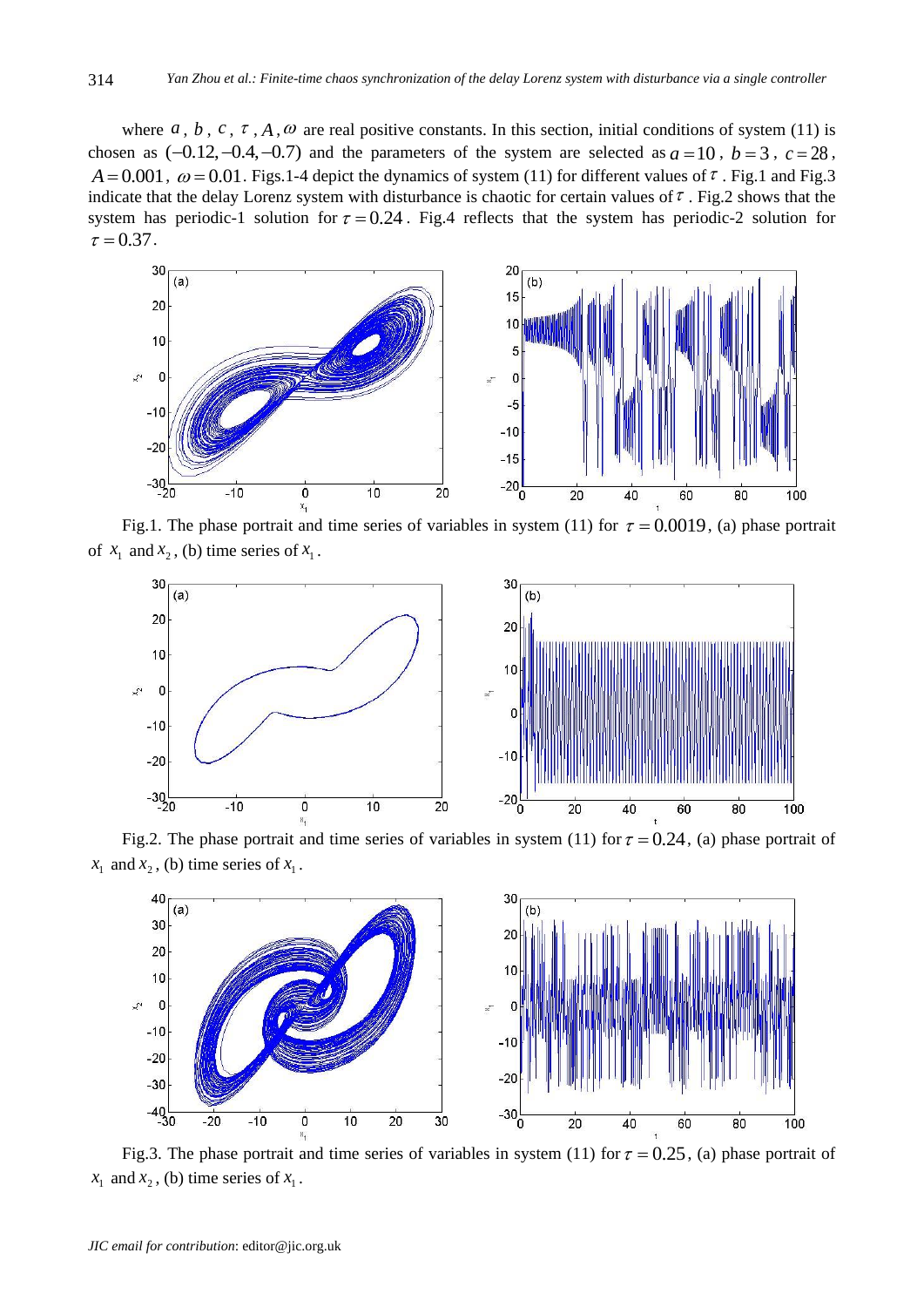

Fig.4. The phase portrait and time series of variables in system (11) for  $\tau = 0.37$ , (a) phase portrait of  $x_1$  and  $x_2$ , (b) time series of  $x_1$ .

#### **3.2 Chaos synchronization of delay Lorenz system with disturbance**

System (11) is considered as the master system and the slave system is a controlled system as

$$
\dot{y}_1 = a(y_2 - y_1) \n\dot{y}_2 = cy_1 - y_2 - y_1y_3 + Ay_2 \sin(\omega t) + u_2 \n\dot{y}_3 = y_1y_2 - by_3(t - \tau)
$$
\n(12)

Let  $e_1 = y_1 - x_1$ ,  $e_2 = y_2 - x_2$ ,  $e_3 = y_3 - x_3$ , and subtract Eq.(11) from Eq.(12), the error system between systems (11) and (12) can be gotten as

$$
\dot{e}_1 = a(e_2 - e_1) \n\dot{e}_2 = ce_1 + e_1e_3 - e_1y_3 - y_1e_3 - e_2 + Ae_2\sin(\omega t) + u \n\dot{e}_3 = -e_1e_2 + e_1y_2 + y_1e_2 - be_3(t - \tau)
$$
\n(13)

Our aim is to design a controller that can achieve the finite-time synchronization of the delay Lorenz system (11) and the controlled system (12). The problem can be converted to design a controller to attain finite-time stable of the error system (13). ontrolled system (12). The problem can be converted to design a controller exercity error system (13).<br>
ite-time stabilization, the controller  $u$  is taken as  $u = -ce_1 - e_1e_3 + e_1y_3 + y_1e_3 + e_2 - k_1sign(e_1) - k_2sign(e_2) - k_3sign(e_3)$ 

To achieve the finite-time stabilization, the controller  $<sup>u</sup>$  is taken as</sup>

$$
u = -ce_1 - e_1e_3 + e_1y_3 + y_1e_3 + e_2 - k_1sign(e_1) - k_2sign(e_2) - k_3sign(e_3),
$$
\n(14)

where  $k_1, k_2, k_3$  are positive parameters to be designed.

Substitute (14) into (13), we can get the closed-loop plant dynamics

$$
\dot{e}_1 = a(e_2 - e_1) \n\dot{e}_2 = Ae_2 \sin(\omega t) - k_1 sign(e_1) - k_2 sign(e_2) - k_3 sign(e_3) \n\dot{e}_3 = -e_1 e_2 + e_1 y_2 + y_1 e_2 - be_3 (t - \tau)
$$
\n(15)

,

Choose a candidate Lyaupunov function for the system (15) as

$$
V = (\alpha |e_1| + \frac{1}{2}e_2^{2})^{\frac{3}{2}} + e_1e_2
$$

then the derivative of  $V$  along the trajectory of  $(15)$  can be derived as

$$
\dot{V} = \frac{3}{2} (\alpha |e_1| + \frac{1}{2} e_2^{2})^{\frac{1}{2}} (\alpha sign(e_1)\dot{e}_1 + e_2\dot{e}_2) + \dot{e}_1e_2 + e_1\dot{e}_2
$$
  
\n
$$
= \frac{3}{2} (\alpha |e_1| + \frac{1}{2} e_2^{2})^{\frac{1}{2}} [\alpha sign(e_1)a(e_2 - e_1) + e_2(Ae_2\sin(\omega t) - k_1 sign(e_1)
$$
  
\n
$$
-k_2 sign(e_2) - k_3 sign(e_3))] + a(e_2 - e_1)e_2 + e_1[Ae_2\sin(\omega t) - k_1 sign(e_1) - k_2 sign(e_2) - k_3 sign(e_3)]
$$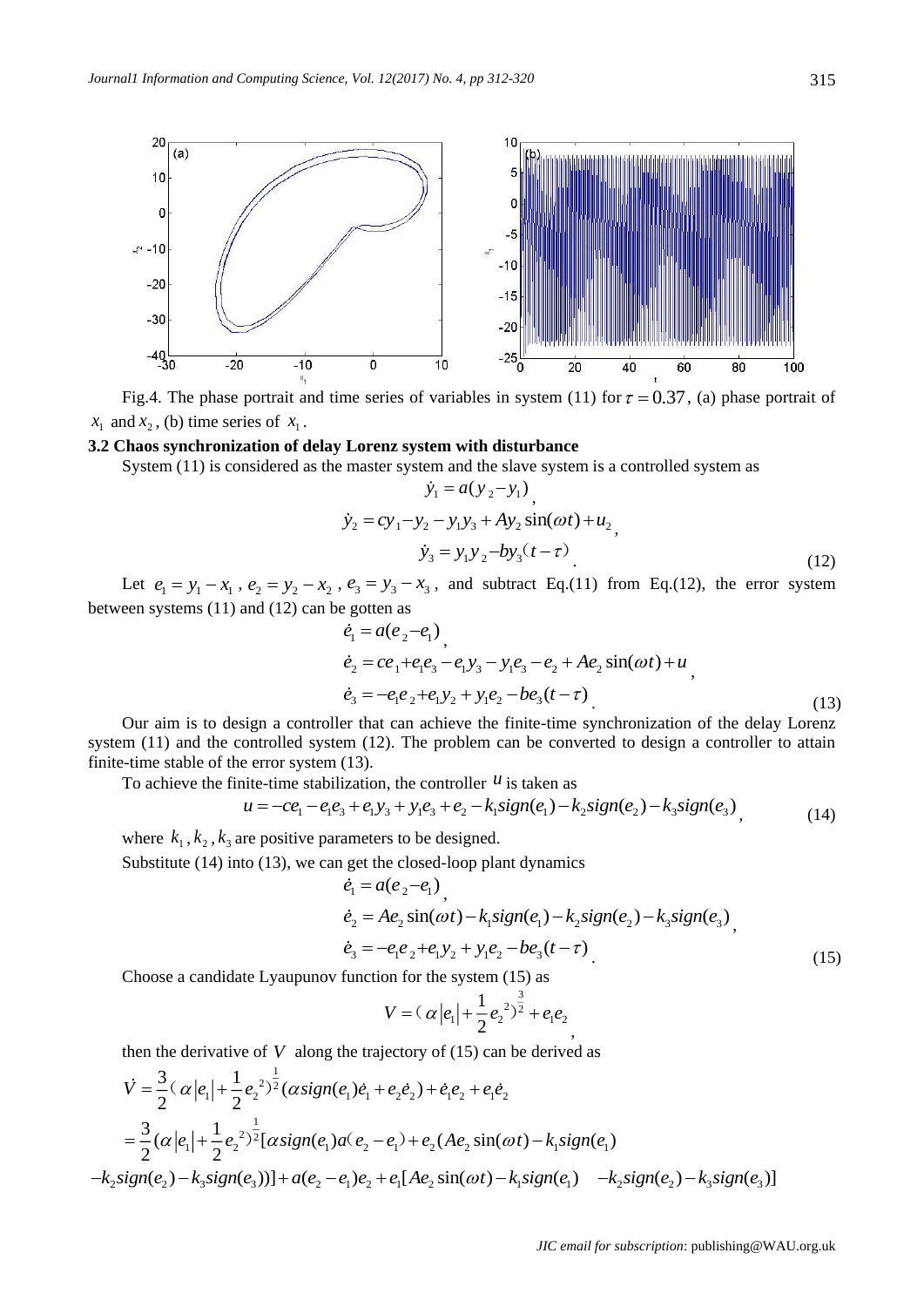$$
a \text{ A16} \qquad \text{Yan Zhou et al.:} \text{ Finite-time chaos synchronization of the delay Lorenz system with disturbance via a single controller}
$$
\n
$$
\leq -\frac{3}{2} \left( \alpha |e_1| + \frac{1}{2} e_2^{2} \right)^{\frac{1}{2}} |e_2| \left[ (k_1 - a\alpha) \text{sign}(e_1 e_2) - A e_2 \text{sign}(e_2) \text{sin}(\omega t) + k_2 \right]
$$
\n
$$
+ k_3 \text{sign}(e_2 e_3) \text{ with } a e_2^{2} + |e_1| \left[ A e_2 \text{ sin}(\omega t) \text{sign}(e_1) - k_1 - k_2 \text{sign}(e_1 e_2) - k_3 \text{sign}(e_1 e_3) - a e_2 \text{sign}(e_1) \right]
$$
\n
$$
\text{Let } -AM + k_1 - k_2 - k_3 - aM \geq 0, \quad a\alpha - k_1 \geq 0, \quad k_1 - a\alpha - AM + k_2 - k_3 \geq 0, \quad |e_2| \leq M, \quad \text{then we have}
$$
\n
$$
\dot{V} \leq -\frac{3}{2} \left( \alpha |e_1| + \frac{1}{2} e_2^{2} \right)^{\frac{1}{2}} |e_2| \left[ k_1 - a\alpha - AM + k_2 - k_3 \right] + a e_2^{2} - |e_1| \left[ -AM + k_1 - k_2 - k_3 - aM \right]
$$
\n
$$
\text{Let }
$$
\n
$$
2 \sqrt{2}
$$

,

$$
u = k_1 - a\alpha - AM + k_2 - k_3 - \frac{2}{3}\sqrt{2}a
$$
  

$$
v = -AM + k_1 - k_2 - k_3 - aM
$$

then we can arrive

316

$$
\dot{V} \le -\frac{3}{2\sqrt{2}}ue_2^2 - v|e_1|
$$
\n
$$
\le -m[(\alpha|e_1| + \frac{1}{2}e_2^2)^{\frac{3}{2}}]_2^{\frac{2}{3}},
$$
\nwhere  $m = \min\left\{\frac{v}{\alpha}, \frac{3u}{\sqrt{2}}\right\}.$  (16)

Based on Corollary 1, we have

$$
e_1e_2 + (\alpha |e_1| + \frac{1}{2}e_2^2)^{\frac{3}{2}} \le 2((\alpha |e_1| + \frac{1}{2}e_2^2)^{\frac{3}{2}}).
$$
 (17)

Substituting (16) into (15) leads to the inequation

$$
\dot{V} \leq -m\frac{1}{2^{\frac{2}{3}}}[(\alpha|e_1| + \frac{1}{2}e_2^2)^2 + e_1e_2]^{\frac{2}{3}} = -\beta V^{\frac{2}{3}},\tag{18}
$$

where  $p = m - \frac{1}{2}$ 3 1 2  $\beta = m - \frac{1}{2}$ .

By solving the above inequality, one gets

$$
V(t) \le (V_0^{\frac{1}{3}} - \frac{\beta t}{3})^3. \tag{19}
$$

Due to  $V(t) \geq 0$ , it follows that 1  $\frac{1}{3} \leq V_0^3$  $\frac{\beta t}{\leq V_0^{\frac{1}{3}}}$ , which means that 1  $\begin{matrix} 3 \\ 0 \end{matrix}$  $t \leq \frac{3}{2}V$  $\beta$  $\leq \frac{3}{5}V_0^3$ . Therefore, there exists

constant 1  $S_1 = -V_0^3$  $T = \frac{3}{2}V$  $=\frac{3}{\beta}V_0^{\frac{1}{3}}$  such that  $\lim_{t\to T_2}e_1=\lim_{t\to T_2}e_2=0$ . Based on the second of system (15), we can conclude that  $\lim_{t\to T_2}e_1 = \lim_{t\to T_2}e_2 = 0$  implies  $\lim_{t\to T_2}e_3 = 0$ . From Lemma 1, the error system (15) is finite-time stable. That is to say  $e_1 \equiv 0, e_2 \equiv 0, e_3 \equiv 0$  after a finite-time  $T_1$ . Therefore, when  $t > T_1$ ,  $y_1 \equiv x_1, y_2 \equiv x_2, y_3 \equiv x_3$ .

### **4. Simulation results**

In this section, initial conditions of the master system and slave system are chosen as  $(-0.12, -0.4, -0.7)$  and  $(-0.13, -0.38, -0.71)$ , respectively. The system parameters of are taken as  $a = 10$ ,  $b = 3$ ,  $c = 28$ ,  $A = 0.001$ ,  $\omega = 0.01$ ,  $k_1 = 0.0021$ ,  $k_2 = 0.001$ ,  $k_3 = 0.001$ . Fig.5 and Fig.6 show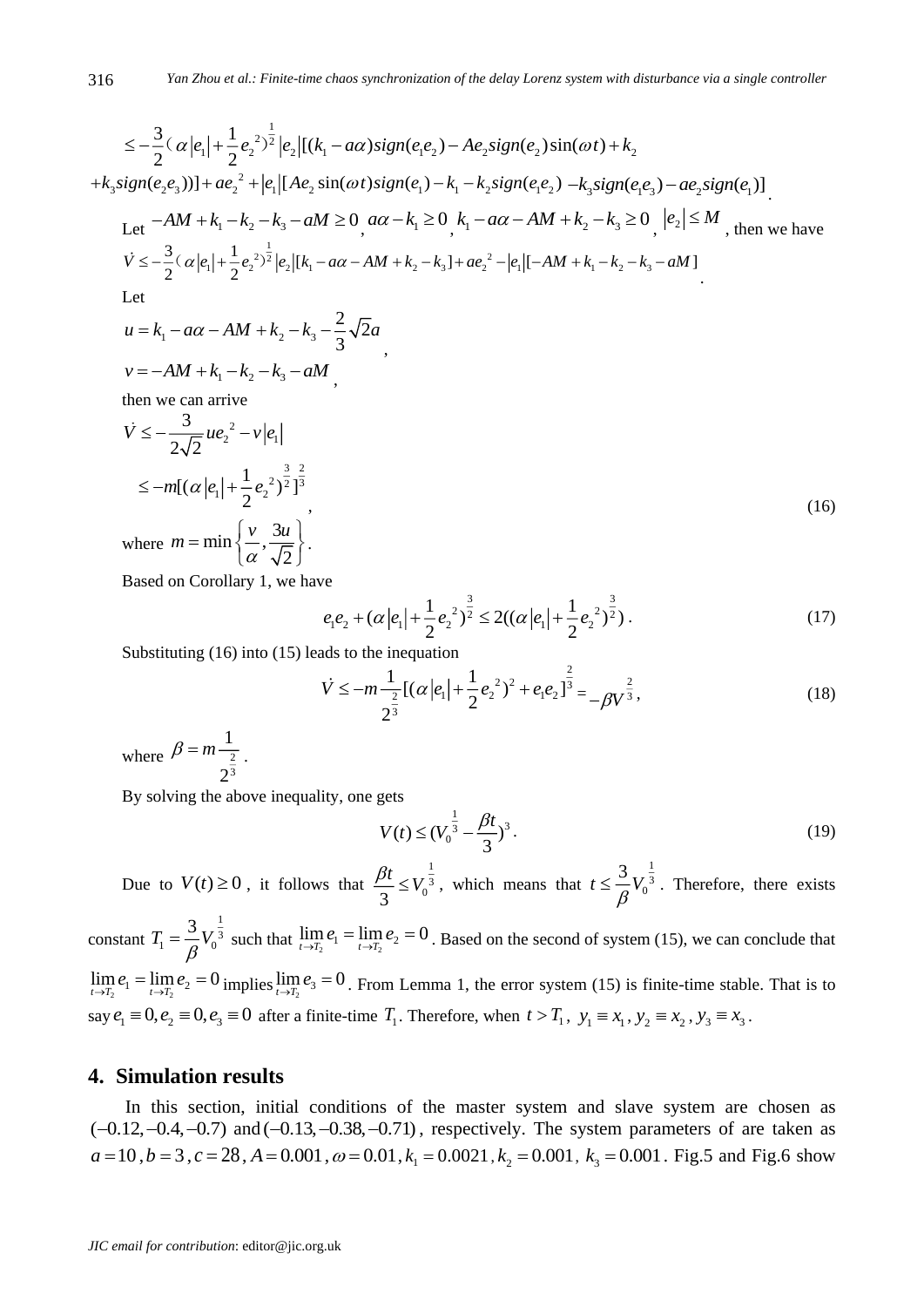the dynamical behaviors of error systems of the delay Lorenz system with different  $\tau$ , which proves that time-delay has influence on synchronous time.



# **5. Conclusion**

This paper is concerned with finite-time synchronization of the delay Lorenz systems with disturbance. Based on the finite-time stability theory, a control law is proposed to realize finite-time chaos synchronization of the delay Lorenz systems with disturbance via a single controller. Finally, numerical simulations are given to demonstrate the effectiveness and robustness of the proposed scheme. From the proof process we can see that the proposed method can be extended to other systems.

### **6. Acknowledgement**

This work is supported by National Natural Science Foundation of China (Grant Nos. 11472238 and 51777180).

# **7. References**

- Pecora, L.M., Carroll, T.L.: Synchronization in chaotic systems. Phys. Rev. Lett. 64, 821-824(1990)
- [2] Liao, T.L., Tsai, S.H.: Adaptive synchronization of chaotic systems and its application to secure communications. Chaos Solitons Fractals 11, 1387-1396 (2000)
- [3] Hoang, T.M.: A New Secure Communication Model Based on Synchronization of Coupled Multidelay Feedback Systems. International Journal of Computer Systems Science & Engineering 4, 240-246(2010)
- Cao, J.D., Wang, L.: Periodic oscillatory solution of bidirectional associative memory networks with delays. Phys. Rev. E 61, 1825-1828(2000)
- Yu, W.W., Chen, G.R., Lü, J.H.: On pinning synchronization of complex dynamical networks. Automatica 45, 429-435(2009)
- Wang, Z.L., Shi, X.R.: Chaotic bursting lag synchronization of Hindmarsh-Rose system via a single controller. Appl. Math. Comput. 3, 1091-1097(2009)
- Lu, J., Daniel, W., Cao, J.D.: A unified synchronization criterion for impulsive dynamical networks. Automatica 46, 1215-1221(2010)
- Enjieu Kadji, H.G., Chabi Orou, J.B.,Woafo, P.: Synchronization dynamics in a ring of four mutually coupled biological systems. Commun. Nonlinear Sci. Numer. Simul. 13, 1361-1372(2008)
- Li, F., Liu, Q.R., Guo, H.Y., et al.: Simulating the electric activity of FitzHungh -Nagumo neuron by using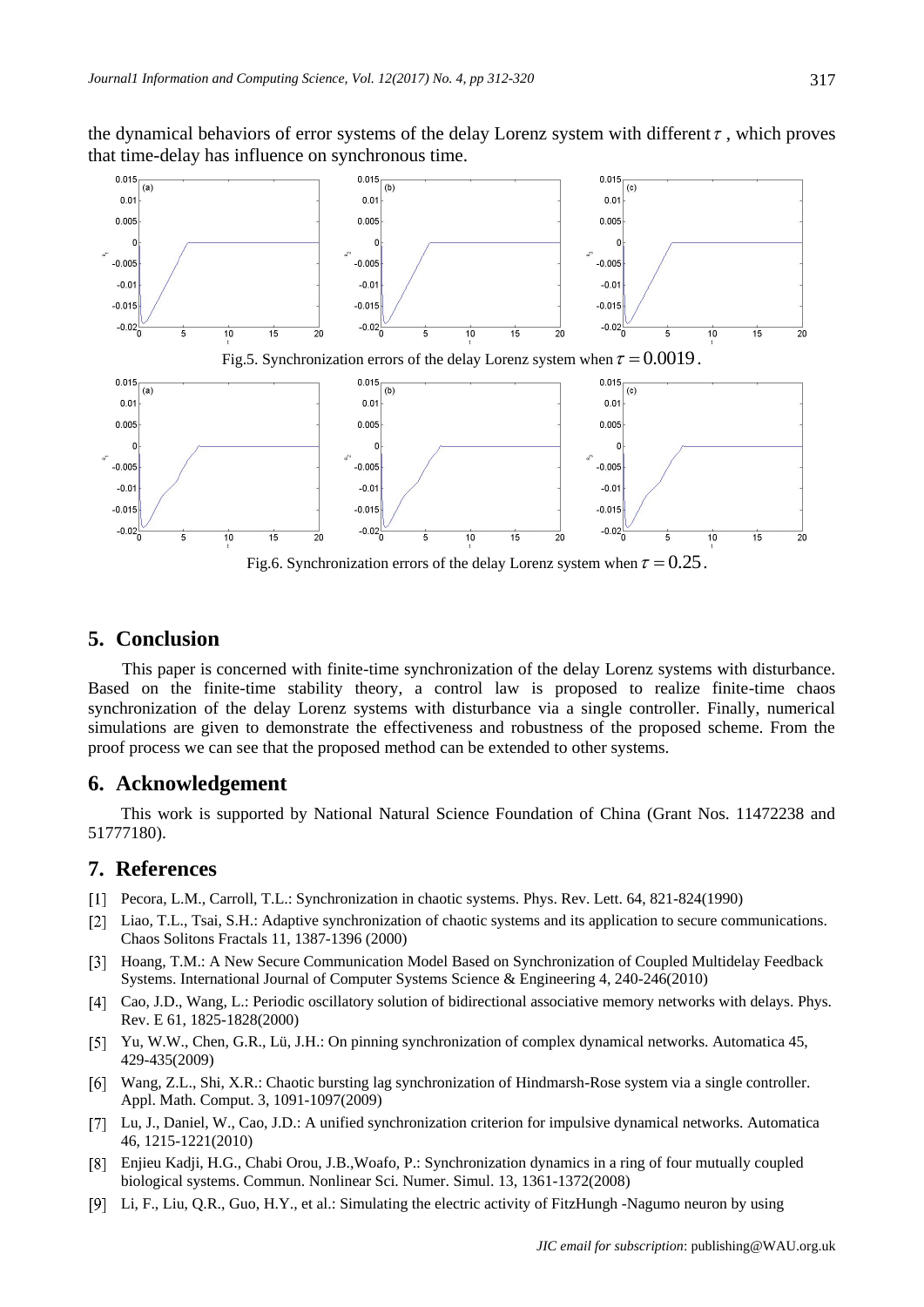Josephson junction model. Nonlinear Dynam. 69, 2169 -2179(2012)

- [10] Ma, J., Huang, L., Xie, Z.B., et al.: Simulated test of electric activity of neurons by using Josephson junction based on synchronization scheme. Commun. Nonlinear Sci. Numer. Simul. 17, 2659-2669(2012)
- [11] Bondarenko, V.E.: Information processing, memories, and synchronization in chaotic neural network with the time delay. Complexity 11, 39-52(2005)
- [12] Shi, X.R., Han, L.X., Wang, Z.L., et al.: Synchronization of delay bursting neuron system with stochastic noise via linear controllers. Mathematics and Computation 233, 232-242(2014)
- [13] Shi, X.R., Han, L.X., Wang, Z.L., et al.: Pining synchronization of unilateral coupling neuron network with stochastic noise. Mathematics and Computation 232, 1242-1248(2014)
- [14] Ucar, A., Lonngren, K.E., Bai, E.W., et al.: Chaos synchronization in RCL -shunted Josephson junction via active controller. Chaos Solitons Fractals 3, 105 -111(2007)
- [15] Chen, M.Y., Han, Z.Z.: Controlling and synchronizing chaotic Genesio system via nonlinear feedback control. Chaos Solitons Fractals 17, 709-716(2003)
- [16] Rafikov, M., Balthazar, J.M.: On control and synchronization in chaotic and hyperchaotic systems via linear feedback control. Commun. Nonlinear Sci. Numer. Simul. 13, 1246-1255(2008)
- [17] Chen, Y., Li, M.Y., Cheng, Z.F.: Global anti-synchronization of master-slave chaotic modified Chua's circuits coupled by linear feedback control. Math. Comput. Model. 52, 567-573(2010)
- [18] Wang, T.S., Wang, X.Y., Wang, M.J.: A simple criterion for impulsive chaotic synchronization. Commun. Nonlinear Sci. Numer. Simul.16, 1464-1468(2011)
- [19] Ghosh, D.: Nonlinear-observer-based synchronization scheme for multiparameter estimation. Europhys. Lett. 84, 40012(2008)
- [20] Li, C.L.: Tracking control and generalized projective synchronization of a class of hyperchaotic system with unknown parameter and disturbance. Commun. Nonlinear Sci. Numer. Simul. 17, 405-413(2012)
- [21] Khan, A., Shahzad, M.: Synchronization of circular restricted three body problem with lorenz hyper chaotic system using a robust adaptive sliding mode controller. Complexity 18, 58-64(2013)
- [22] Ho, M.C., Hung, Y.C.: Synchronization of two different systems by using generalized active control. Phys. Lett. A 301, 424-428(2002)
- [23] Ge, Z.M., Chen, C.C.: Phase synchronization of coupled chaotic multiple time scales systems. Chaos Solitons Fractals 20, 639-647(2004)
- [24] Ma, J., Li, F., Huang, L., et al.: Complete synchronization, phase synchronization and parameters estimation in a realistic chaotic system. Commun. Nonlinear Sci. Numer. Simul. 16, 3770-3785(2011)
- [25] Shi, X.R., Wang, Z.L.: The alternating between complete synchronization and hybrid synchronization of hyperchaotic Lorenz system with time delay. Nonlinear Dynam. 69, 1177-1190(2012)
- [26] He, P., Jing, C.G., Fan, T., et al.: Robust decentralized adaptive synchronization of general complex networks with coupling delayed and uncertainties. Complexity 19, 10-26(2014)
- [27] Yang, X., Wu, Z., Cao, J.: Finite-time synchronization of complex networks with nonidentical discontinuous nodes, Nonlinear Dynam. 73, 2313-2327(2010)
- [28] Liu, X.Y., Yu, W.W., Cao, J.D., et al.: Finite-time synchronisation control of complex networks via non-smooth analysis. IET Control Theory Appl. 9, 1245-1253(2015)
- [29] Chen, C., Li, L.X., Peng, H.P., et al.: Finite-time synchronization of memristor -based neural networks with mixed delays. Neurocomputing 235, 83-89(2017)
- [30] Tan, M, Tian, W.: Finite-time stabilization and synchronization of complex dynamical networks with nonidentical nodes of different dimensions. Nonlinear Dynam. 79,731-741(2015)
- [31] Chen, W. S., Jiao, L. C.: Finite-time stability theorem of stochastic nonlinear systems. Automatica 46, 2105-2108(2010)
- Feng, Y., Sun, L.X., Yu, X.H.: Finite time synchronization of chaotic systems with unmatched uncertainties. In: The 30th annual conference of the IEEE industrial electronics society (2004)
- [33] Liu, X.Y., Su, H.S., Chen, M.Z.Q.: A switching approach to designing finite-time synchronization controllers of coupled neural networks, IEEE Trans. Neural Netw. Learn. Syst. 27, 471-482 (2016)
- [34] Luo, R.Z., Su, H.P.: Finite-time control and synchronization of a class of systems via the twisting controller. Chinese Journal of Physics 55, 2199-2207(2017)
- [35] Cai, Z.W., Huang L.H., Zhang L.L.: Finite-time synchronization of master-slave neural networks with time-delays and discontinuous activations. Appl. Math. Model. 47, 208-226(2017)
- [36] Zhang, D.Y., Mei, J., Miao, P.: Global finite-time synchronization of different dimensional chaotic systems.Appl.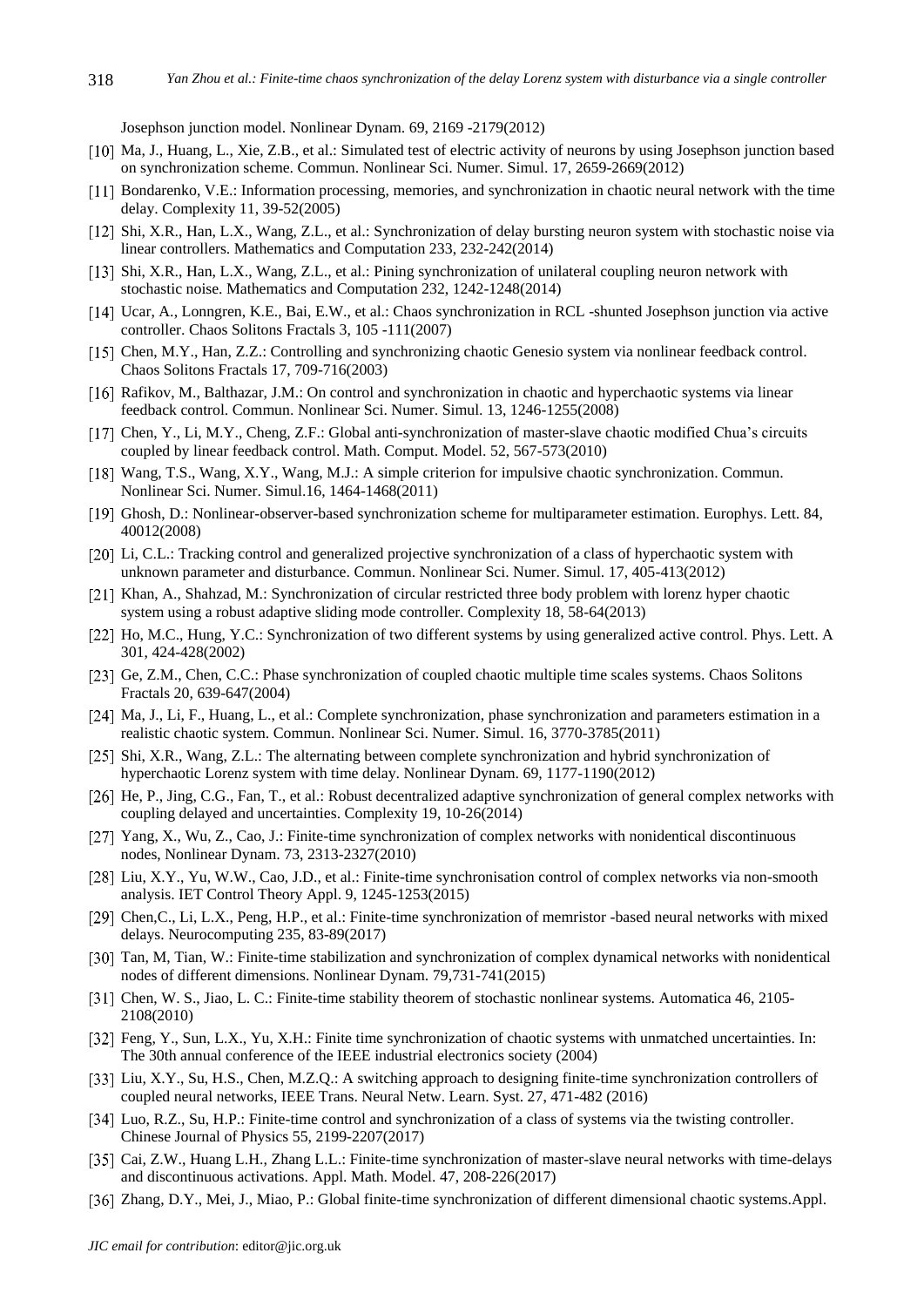Math. Model. 48,303-315(2017)

[37] He, G., Fang, J.A., Li, Z.: Finite-time synchronization of cyclic switched complex networks under feedback control. Journal of the Franklin Institute 354, 3780-3796(2017)